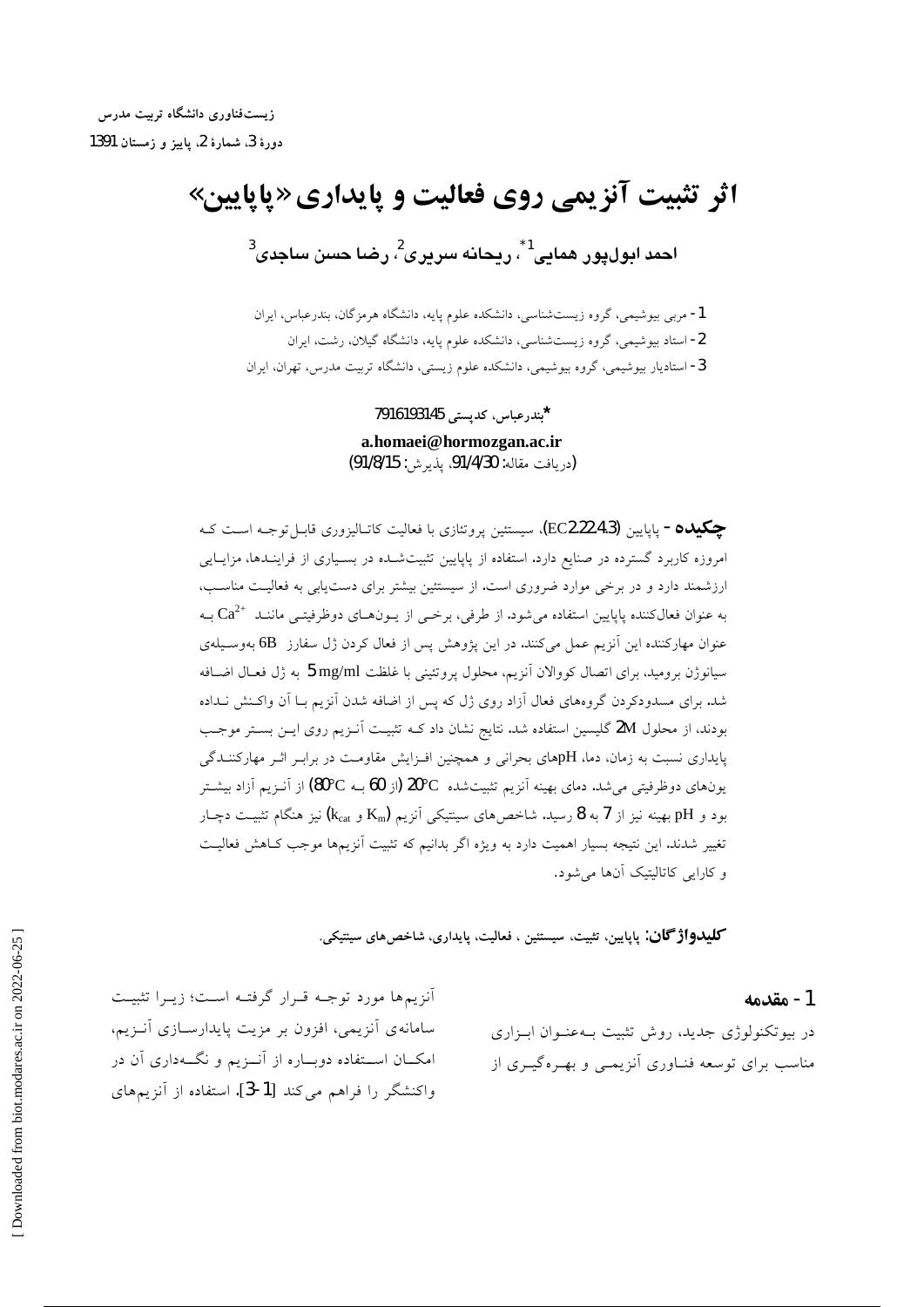تثبیت شده برای تولید محصولاتی مانند قندها، اسیدهای آمینه و داروها، جلوتر از زمینههای جدید بیوتکنولوژی مانند مهندسی ژنتیک و تولید آنتی بادیهای مونوکلونال در دو دهه اخیـر اسـت. تـاکنون تـلاش هـای بسـياری انجام شده است تا ایدههایی برای بهتر کردن روند تثبيت ارائه شود [4- 6].

در تثبیــت آنــزیم بــه روش کووالانســـی، یکـــی از بسترهای کارامد سفارز است که گروههای عاملی آن به وسیله واکنشگرهایی مانند سیانوژن برومید فعال شده و سپس آنزیم به ژل فعال متصل می شود. بررسی ها نشان داده که تعداد زیادی از آنزیمها با اتصال کووالان بین گروه هسای عباملی آمینواسیدهای موجبود در سباختار أنزيمي وكروههاي عباملي فعبال شيده سيفارز تثبيت می شوند و در حالـت تثبیـت شـده فعالیـت کاتالیتیـک خوبي دارند [7- 8].

أنزیم پاپایین از مهم ترین سیستئین پروتئازها است ک اهمیت فراوانی در بیوتکنولوژی امروزی دارد. کاربرد این آنزیم در صنعت بسیار گسترده است و در تعداد زیادی از فرایندهای صنعتی مانند صنایع غذایی، پزشکی و دارویی، آرايشي، چرم، شـويندههــا و برخـي مـوارد نــادر صـنعتي استفاده می شود [9- 12]. هر یک از فرایندهای صنعتی در شرایط فیزیکوشیمیایی خاصی انجام میشوند کـه از نظـر pH، درجه حرارت و حضور يـونهـاي فلـزي بـا هـم متفاوت است.

گوناگونی کاربرد آنزیم پاپایین باعث شـده کـه یــافتن روشهای جدید و نو برای تثبیت این اَنزیم کـه در کنـار حفظ فعالیت آنزیم بر میزان پایداری آن در شــاخصهــای فیزیکی مانند pH و دما بیفزایـد، همـواره بـرای محققـین جالب باشـد و گـروههـاي پژوهشـي وابسـته بـه مراكـز

دانشگاهی و صنعتی در کشورهای مختلف در ایــن زمینــه مشغول بررسی و پژوهش هستند.

در این پژوهش ایدهای دنبال شد تا با صرف هزینه کم و روشی ترکیبی، توانایی تثبیت آنزیم پاپـایین روی بسـتر سـفارز-6B را در کنـار حفـظ فعاليـت و ميـزان پايــداري آنزیمی بالا برد. بنابراین بهینهسازی تثبیت پاپایین به روش كووالانسى بررسى شد.

### 2- مواد و روشها 1-2- مواد

مواد اوليه كازئين، پاپايين، سيانوژن برمايد، سـفارز-6B و گلیسین از شرکت «مرک» تهیه شـد. محلـول نمـکهـای کلريد کلسيم، منيزيم، روي، کبالت، آهـن، بــاريـم، قلــع و منگنز، EDTA، محلول برادفورد، بافرها، اسیدها و همهی حلالها بهصورت تازه تهيـه و اسـتفاده شـد. همـه مـواد شیمیایی، خلوص تحقیقاتی داشتند و نیاز به خالص سازی نبود.

### 2-2- سـنجش آنزيمـي پايـايين و تعيـين غلظـت يرو تئين

برای سنجش آنزیمی پاپایین از روش End-point استفاده شد. 25 µl از استوک آنزیمی 1 mg/ml یاپایین به 175µl بافر 40mM فسفات با pH=7/5 اضافه شد. سپس محلول بالا به نسبت 1:1 با كازئين 1 درصد مخلوط شـد (200µl كازئين). بعد از مخلوط كردن محلول آنزيمـي بــا كــازئين 1 درصد، زمانهای مختلف انکوباسیون از 5 تا 30 دقیقـه امتحــان شــد. بهتــرين زمــان كــه 10 دقيقــه بــود بــراي آزمایشهای بعدی استفاده شد. در این روش، همـراه هـر نمونه، یک شاهد (Blank) نیز گذاشته شد. ترکیب شاهد، مانند نمونه بود فقط به جای آنزیم، بافر اضافه شد و از آن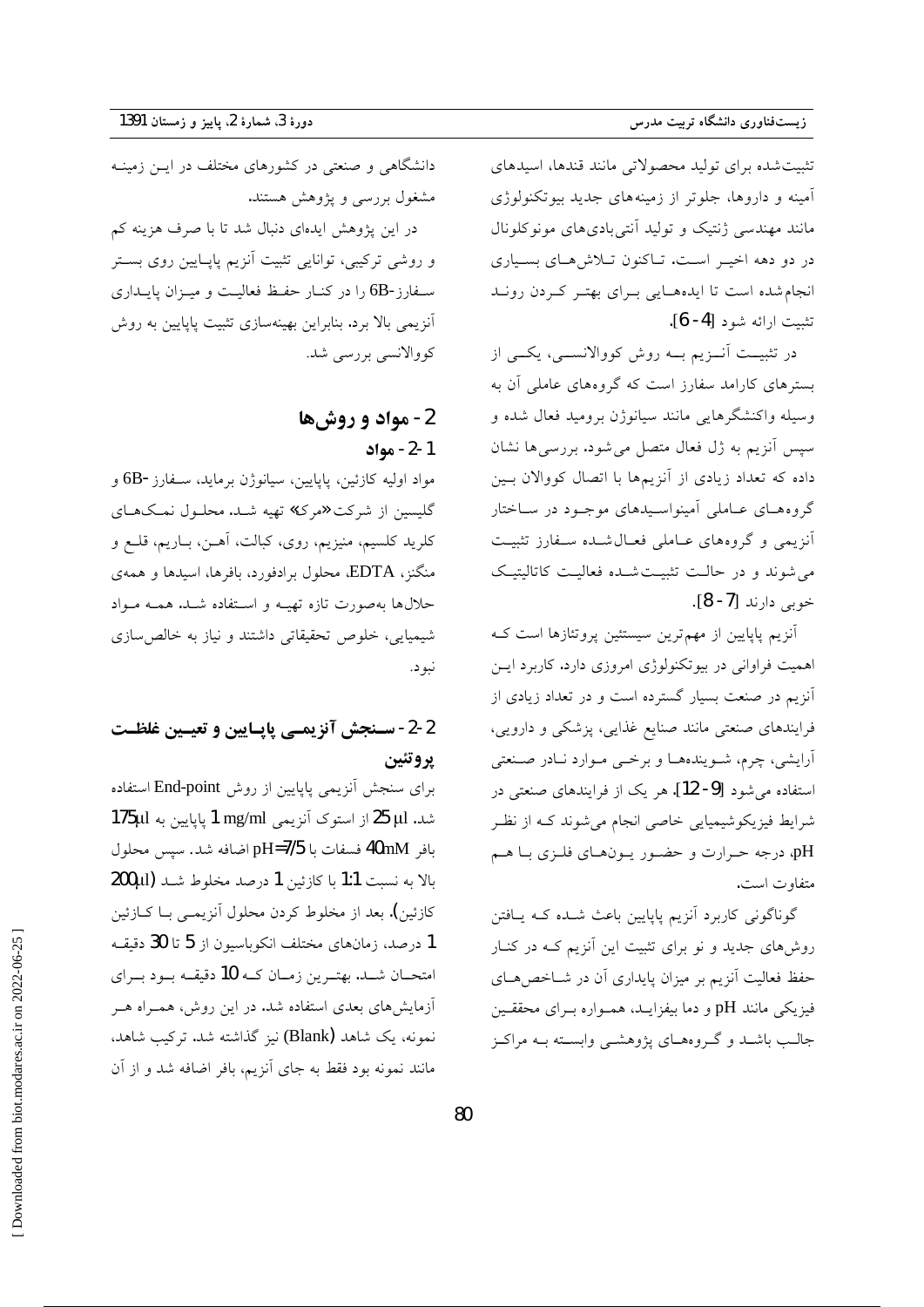برای صفر کردن اسپکتروفتومتر استفاده شـد. پـس از 10 دقيقـه بـه تركيـب بـالا، هـمحجـم آن، يعنـى 400 µ1 تری کلرواستیک اسید 10 درصد اضافه شد. بعد از گذشت نيم ساعت، اين تركيب با دور rpm 12000، 5 دقيقه سانتریفوژ شد و بعد از صفر کردن دستگاه، جــذب مــایع رویی در طول موج nm 280 بــا اسـپکتروفتومتر خوانــده شد. برای به دست آوردن فعالیت آنزیمی بر حسب واحد بين|لمللي أنزيمي (IU)، منحني استاندارد تيـروزين رسـم شد. ابتـدا غلظـتهـای متفـاوت و متـوالی از 0 تــا 100 میکروگرم/ میلی لیتر تیـروزین در محلـول 1 نرمـال اسـید کلریدریک تھیه شد **(6** غلظت متفاوت**)**. برای رسم منحن<sub>ی</sub> استاندارد تيووزين از اسيد كلريــدريك 0/006 نرمـال بهعنوان پایه استفاده شد. پس از ثبت جذب محلـولهــای استاندارد تیـروزین و نمونـههـای آنزیمـی، یـک منحنـی استاندارد (جذب عليه µmol تيــروزين) رســم شــد و بــه کمک اَن و با استفاده از شیب خط منحنی، واحد اَنزیمـی محاسبه شد.

برحسب تعريف، يك واحـد أنزيمـي، مقـدار أنزيمـي است کــه µmol تيــروزين را در يــک دقيقــه آزاد کنــد، هنگامی که تیروزین بهعنوان استاندارد استفاده شود.

سنجش آنزيم پاپايين تثبيتشده شبيه آنزيم آزاد بود با اين تفاوت که مخلوط آنزیم - سوبسترا طی زمان واکنش آنزیمی (10 دقیقه) باید روی همزن قرار گیرد تا پخش سوبسترا در فاز تثبیتشده، یکسان باشد. در نهایت، بـرای تعیـین غلظـت کل پروتئین از روش برادفورد استفاده شد.

### 2-3- فعـال كـردن ژل سـفارز - 6B بـا سـيانوژن بروميد

برای فعـال کـردن ژل سـفارز از روش Buffering و از سیانوژن برومید برای فعال کردن گروههای عـاملی ژل

استفاده شـد [13]. بـراى جلـوگيرى از مسـموميت بـا سیانوژن برمید، همهی مراحل فعالسازی زیــر هــود و بــا رعايت دقيق نكبات ايمنيي انجمام شيد. مقيدار سيانوژن برومید مورد نیاز برای فعال کردن ژل سفارز-6B، 50 تــا 300 میلی گرم به ازای هر میلی لیتر از ژل است. بنـابراین برای فعال کردن 10 ml از ژل سفارز، 3000 mg سیانوژن بروميد استفاده شد.

4-2- استخراج هموگلوبين انساني

5 ميلي ليتر خـون همـراه للا 200 محلـول 10 mM EDTA داخل لوله فالكن ريختــه و 10 دقيقــه در دور 3000 rpm در سانتريفوژ يخچالدار سانتريفوژ شد. 3 لايه ايجـاد شـد؛ لايــه آخری که RBC بود را با پیپـت پاســتور برداشــته و در لولــه فالکن دیگری ریخته و به آن محلول سرم فیزیولـوژی اضـافه شد. براي مخلوط شدن محتويات لوله فالكن، لوله چنـد بـار تکان داده شد. سپس در دور 3000 rpm به مدت 10 دقیقه در سانتریفوژ یخچالدار سانتریفوژ شد. محلول رویبی برداشته و دور ریخته شد. این مرحله 4 بار تکرار شـد. بعـد از پایــان مرحله چهارم، به رسوبي كه ته لوله فالكن جمع شده بود، بــه نسبت مساوي، اَبِ مقطرِ اضافه شد. لوله فــالكن چنــد تكــان كوچك داده شد تا محتويات آن به خوبي مخلوط شـوند. بــه محتويات لوله، چند قطره تولوئن افزوده و 30 ثانيه محتويات لوله فالكن ورتكس وسبس 10 دقيقه در دور 3000 rpm سانتريفوژ شد. سه لايه رسوب ته لوله فالكن جمع شد. لايــه زیرین که هموگلــوبین بــود بــا پیپــت پاســتور برداشــته و در میکروتیوب در دمای 4°C نگهداری شد.

5-2- اتصال همو گلوبين به ژل فعال 0/5 ml ژل فعــال و 0/5 ml ژل غیرفعــال را داخـــل دو میکروتیوب جداگانه ریخته و در pH=9/5 به هـر کـدام 250 µl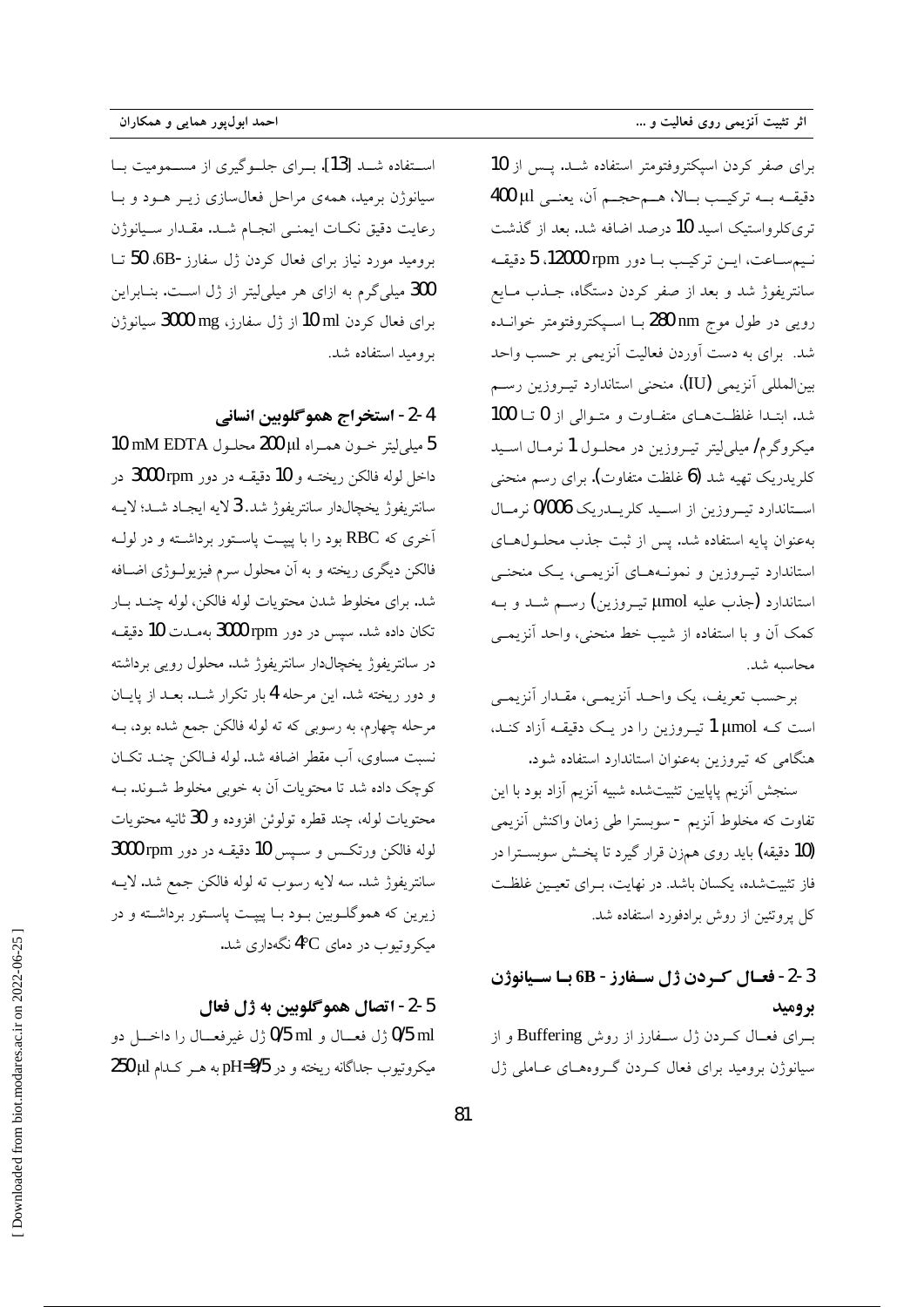دورة 3، شمارة 2، پاييز و زمستان 1391

(تثبیت شده) را می توان با کم کردن غلظت استوک اولیه آنزیمی از غلظت مایع رویی به دست آورد. (1-1) میزان آنزیم تثبیتشده= غلظت استوک اولیـه آنزیمی- غلظت مایع رویبی

در نهایت بــا بــه دســت آوردن فعالیــت اسـتوک اولیــه آنزیمـی، مـایع رویــی و آنــزیم تثبیــتشــده و بــه کمــک فرمسول هساي (2-1) و (2-2) كسارايي روش تثبيست و فعاليت باقي مانده آنزيمي (فعاليـت أنــزيم بعــد از تثبيــت) محاسىه شد.

$$
Immobilized yield(*) = (1-2)
$$

مقدار آنزیم جذب شده مایع رویی (mg) -مقدار آنزیم اضافه محاسبه شده (mg)

مقدار آنزیم اضافهشده (mg)

 $(2-2)$ Activity yield  $%$  = C/A $\times$ 100

### 2-9- اثــــر pH روي فعاليــــت آنــــزيم آزاد و تثبيتشده

طبــق روش End point کــه قــبلاً بــرای تعیــین فعالیــت اًنزیمی ارائه شد. فعالیت نسبی اَنزیم تثبیتشده و اَزاد در pHهای گوناگون در دمای 25°C تعیین شـد. ابتـدا یـک بافر مختلط (mixed buffer) با ترکیب زیــر بــه صــورت تازه تهيه شد. مخلوطي با غلظت mM 200 تـريس-بــاز، گلیسین، سدیم فسفات و سدیم استات تهیه و بــا اســتفاده از محلول NaOH یا HCl در pHمای مختلف (2 تا 12) هموگلوبین استخراج شده اضافه شد. سپس محتویات هـر میکروتیوب چندین بار با آب نمک 1 مولار شسته شد.

#### 6-2- اتصال آنزيم به ژل فعال

حجمی از ژل که مورد نیاز بود، برداشته و 1/5 تا 2 برابـر حجم ژل به آن استوک آنزیمـی 5 mg/ml افـزوده شـد. سـپس مخلــوط اَنــزیم- ژل یــک شــبانهروز روی هــمزن مغناطیسی در دمای <sup>4</sup>°C گذاشـته شـد. پـس از تــهنشــین شدن ژل، محلول رویی را برداشته، ژل چندین بار با بـافر 40 mM فسفات با pH=7/5 شستوشو داده شـد. مـايع رویی نیز به روش برادفورد بـا اسـتوک اولیـه 5 mg/ml يايايين مقايسه شد.

#### 7-2- بلوك كردن ژل

بعد از كامل شدن واكنش اتصال آنزيم به ژل فعال، 1/5 تا 2 برابر حجم آن به ژل فعال گلیسین 2 مولار افزوده شــد تا جایگاههایی از ژل که آنزیم به آن متصل نشـده بـود بـا گلیسین بلوک شود. سرانجام، ژل با بافر 40 mM فسفات با pH=7/5 شستوشو شد.

#### 8-2- تعيين بازده فعاليت و بازده تثبيت

برای ارزیابی میزان فعالیت آنزیم تثبیت شده و همچنین كـارايي روش تثبيــت، ابتــدا 1/5 ml اســتوک آنزيمــي 5 mg/ml تهيه شد. در مرحله بعد، 750µl آن برداشته و در دمای <sup>4</sup>°C نگهداری شد. 750µl باقی مانده به ژل فعال اضافه شد. بعد از گذاشتن مخلوط آنزیم-ژل روی همزن مغناطیسی از شب تــا صـبح، مــایع رویــی آن را برداشته و بـه روش برادفـورد و سـنجش أنزيمـي بـا 4°C استوی اولیــه آنزیمــی (750µl کــه در دمــای نگهداری شده بود) مقایسه شد. میزان آنزیم اتصال یافته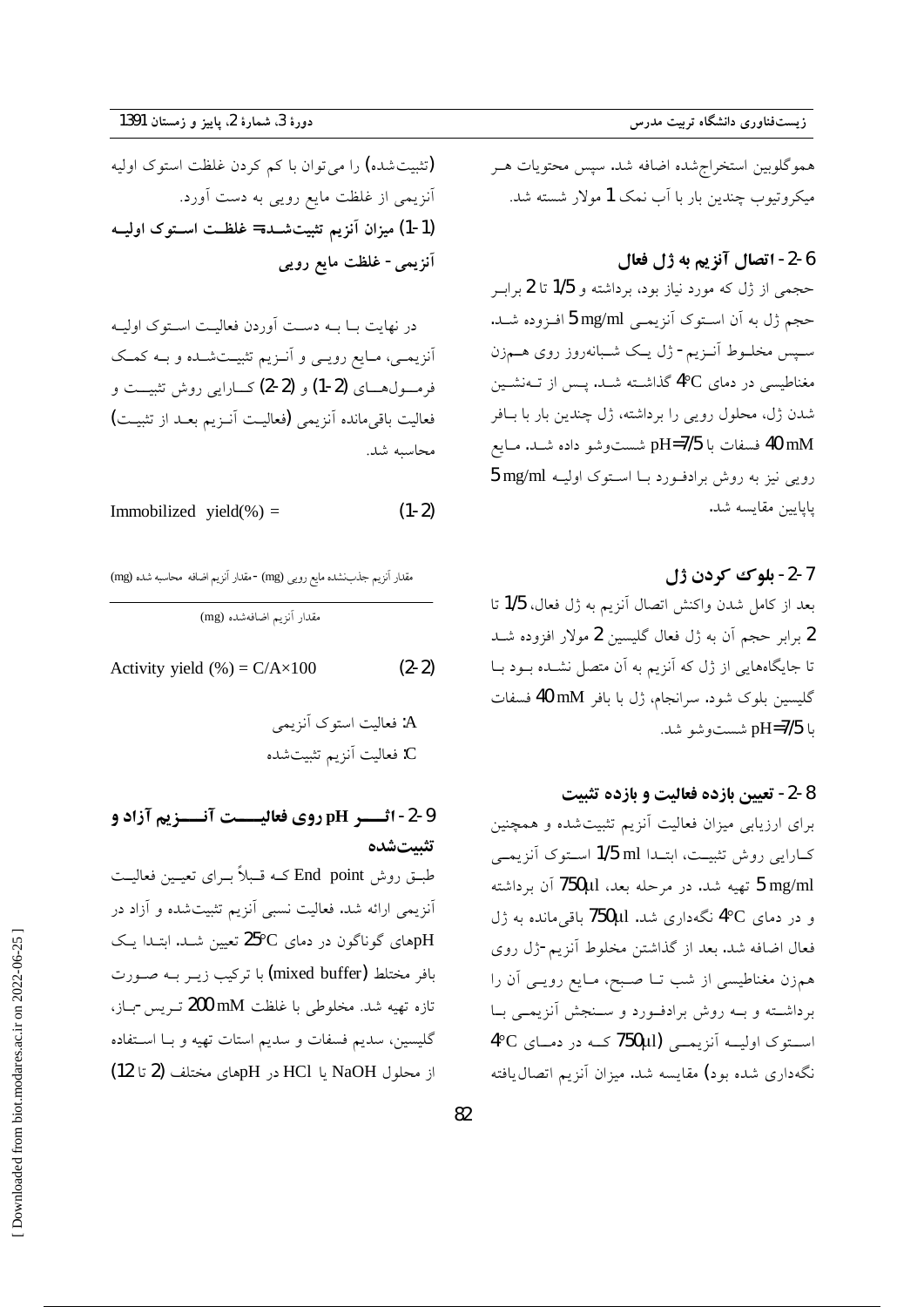نسبی نمونهها اندازهگیری شد (نسـبت بــه فعالیــت زمــان صفر انکوباسیون کـه عبـارت بـود از نمونـه آنزیمــی انکو به شده در Mixed buffer .(pH=7/5).

### 12-2- بررسی غیرفعال شدن حرارتی برگشتناپـذیر آنزيم

ابتدا محلولهای آنزیمی در بافر 40 mM فسفات با pH=7/5 تهیه و در دماهای C-90°C-90°C انکوبه شــدند. نمونــههــا در فواصل زمانی مشخص برداشته و به یخ منتقل شدند. نمونهها یس از نیمساعت از یخ خارج شده، فعالیـت نسـبی آنهــا در دمای محیط و مطابق روش معمول اندازهگیری شد (نسبت به فعاليت زمان صفر انكوباسيون دمايي).

### 13-2- اثر یونهای فلزی و EDTA روی فعالیت آنزیم آزاد و تثبیتشده

غلظتهای مورد نظر از نمکهای کلرید کلسـیم، منیـزیم، روي، كبالت، أهن، باريم، قلع و منگنز، همچنين EDTA، در بافر 40 mM فسفات با pH=7/5، تهيه و فعاليت نسبي آنزیم طبق روش معمول اندازهگیری شد. فعالیت آنزیم در شرايط مختلف نسبت به فعاليـت آن در بــافر بــدون هــيچ افزودنی، نیز بررسی شد. در تهیه محلولهای بالا بایــد بــه این نکته توجه شود که پس از افزودن ترکیب مورد نظـر، pH بافر در صورت تغییر، تنظیم شود و برای هر نمونه یون فلزی از یک نمونه شاهد استفاده شود.

 $(V_{\rm max}, K_{\rm m})$  -2- تعيين شاخص هاي سينتيكي (V $_{\rm max}$ شاخص های سینتیکی آنزیم آزاد و تثبیتشده با استفاده از سوبسترای طبیعی آنزیم یعنی کازئین با نسـبتهـای صفر تا یک در صد وزنــی بــه دســت آمــد. اســتفاده از درصد وزنی کازئین، خطا را تا حد زیادی کـاهش داده

تنظيم شد. كازئين 1 درصد نيــز در آب مقطـر تهيــه شــد. سیس آنزیم در بافر بـا pHهـای مختلـف سـنجش شـد. بنابراين، غلظت بافر در محيط سنجش، 100 mM بود.

### 10-2- اثر درجـه حـرارت روي پايـداري آنـزيم آزاد و تثبیتشده

مطابق روش پیش عمل شد بـا ایــن تفــاوت کــه در ایــن آزمایش، pH، ثابت اما درجـه حـرارات محـيط سـنجش متغيــر بــود (بــين €30°3 تــا ©90° و در بــافر 40 mM فسفات، pH=7/5). باید توجه داشت کـه بـرای سـنجش فعاليت آنزيمي در هر دما، سوبسترا (كازئين 1 درصـد) و محلول آنزیمی (سافر+آنزیم) هـر دو بایــد در آن دمــا بــه تعادل برسند سـيس فعاليـت آنزيمـي سـنجيده شـود. بـا استفاده از معادله آرنبوس (رابطه زیر) انرژی فعــال۱ســازی آنزیم (Ea) محاسبه شد:

## 11-2- بررسی پایداری آنزیم در pHهای اسـیدی و بازي

در این روش، آنزیم در زمانهای 0، 1، 5، 10، 15، 30 و 60 دقيقه در Mixed buffer با pHهـاى 3 و 12 انكوبـه شد. سيس محلول آنزيمي با افـزودن Mixed buffer بــا pHومناسب در دمای 25°C به pH=7/5 رسانده و فعالیت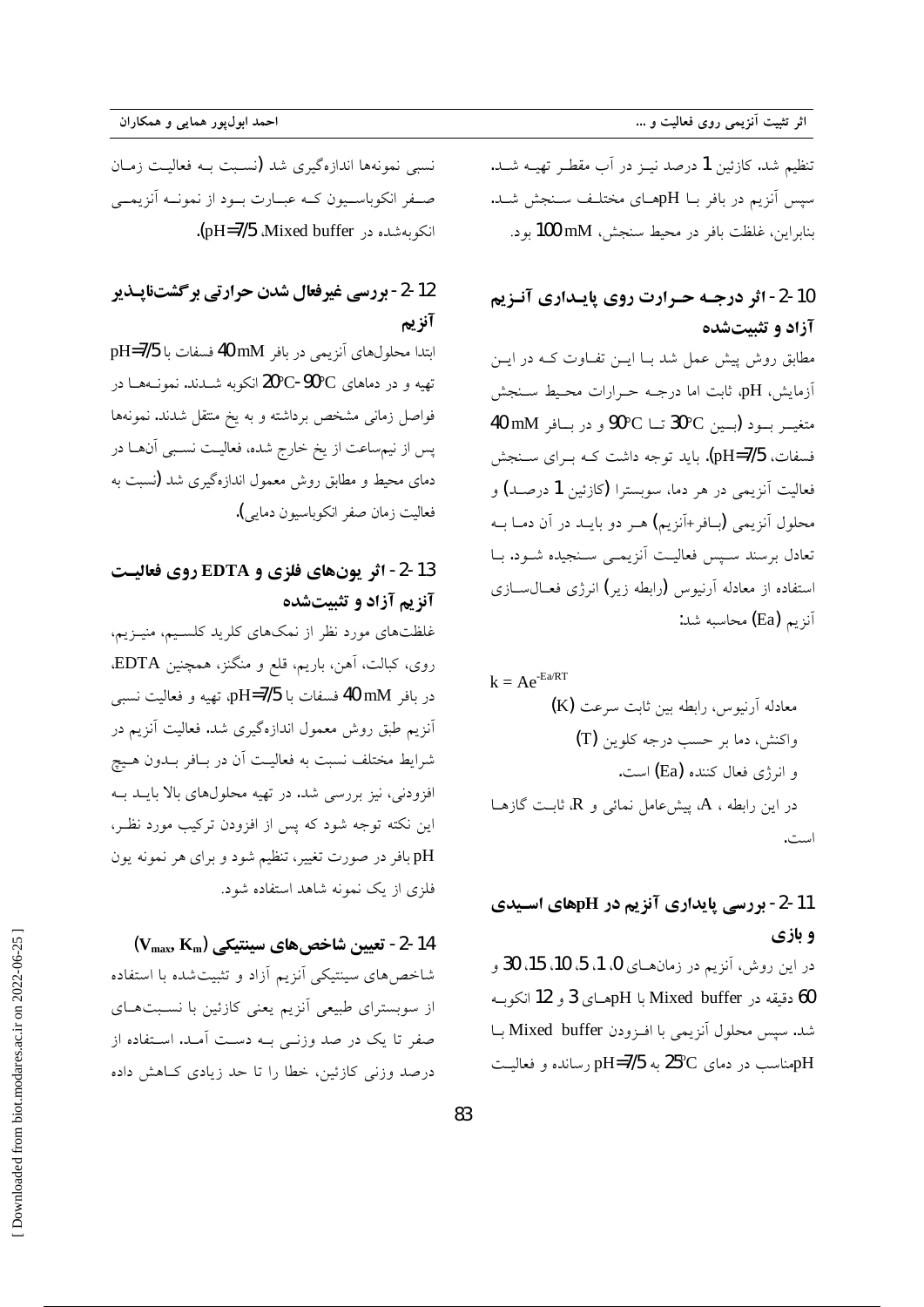و محلول با دقت بیشتری تھیـه خواهـد شـد. در محاسـبات نهایی، این درصدها به میکرومولار کازئین در حجـم مخلــوط ۔<br>آزمایش تبدیل شــدند و شــاخص هــای ســینتیکی از رســم و بررسي منحني Lineweaver-Burk بهدست آمـد. فعاليـت آنزیم در غلظتهای مختلف کـازئین در شـرایط معمـول بـا رسم منحنى استاندارد تيروزين بر حسب µmol/ml اندازهگیری شد.

#### 3- يافتهها

1-3- بررسی فعال شدن ژل در ایس بررسـی بـرای اطمینـان از فعـال شــدن ژل، از هموگلوبین که پروتئینی رنگی است استفاده شـد. بعـد از اضافه کردن هموگلوبین به ژل فعال و چند بار شستوشو ژل فعالشده، رنگ قرمز به خود می گرفت در حـالی کـه ژل فعال نشـده، رنـگ قرمـز خـود را از دسـت مـی داد و بے رنگ مے شد.

#### 2-3- نتايج مربوط به بازده فعاليت و بازده تثبيت

كارائي اتصال تثبيت أنزيمي (ميزان پروتئين اتصـال يافتـه) با 200 mg سيانوژن بروميـد و بـراي هـر ميلـيليتـر ژل سفارز-6B فعال و استوک آنزیمی 5 mg/ml در محلـول 0/2 M بي كربنات ســديم بــا pH=9/5 (نسـبت حجمــي 1:1/5) برابر باT/3 mg.proteine/ml.gel و بازده فعاليت و بازده تثبيت به ترتيب در حدود 53 و 76 درصد بود.

### 3-3- اثر درجه حرارت روي فعاليت آنزيم آزاد و تثستشده تأثیر درجه حرارت روی فعالیت آنزیم آزاد و تثبیتشده

در شکل 1 نشان داده شده است. درجـه حـرارت بهینـه

آنزیم آزاد، 60°C بود. در دمای بـالاتر از 70°C، فعالیـت آنزیم دچار یک افت ناگهانی می شد، بـهگونـهای کـه در دمای 00°C، آنزیم آزاد فقبط 30 درصد فعالیت بیشینه .<br>خود را حفظ میکرد. بیشینه فعالیت آنزیم تثبیـتشــده در دمـاي 80°C بـود (20°C جابـهجـايي در بهينــه درجــه حرارت). همچنین در دمای ©90°، آنزیم تثبیـتشــده 68 درصد فعالیت بیشینه خود را حفظ می کـرد، در حـالی کـه آنزیم آزاد تنها 35 درصد فعالیت بیشـینه را در ایــن دمــا نشان مے داد.



**شکل 1** اثر درجه حرارت روی فعالیت آنزیم آزاد و تثبیت شده

### 4-3- منحنی آرنیوس و بـه دسـت آوردن انـرژی فعال سازي

انرژی فعال سازی (Activation energy) برای آنــزیـم آزاد و تثبیت شده در محدوده دمایی C°30 تا 70°C با رسم منحنى أرنيــوس و معادلــه خــط أن محاســبه شــد (شكل 2). ايـن مقـدار بـراي آنـزيم آزاد، 1/86 kcal/mol.k و بسیرای آنسزیم تثبیست شسده، 4/68 kcal/mol.k محاسبه شد.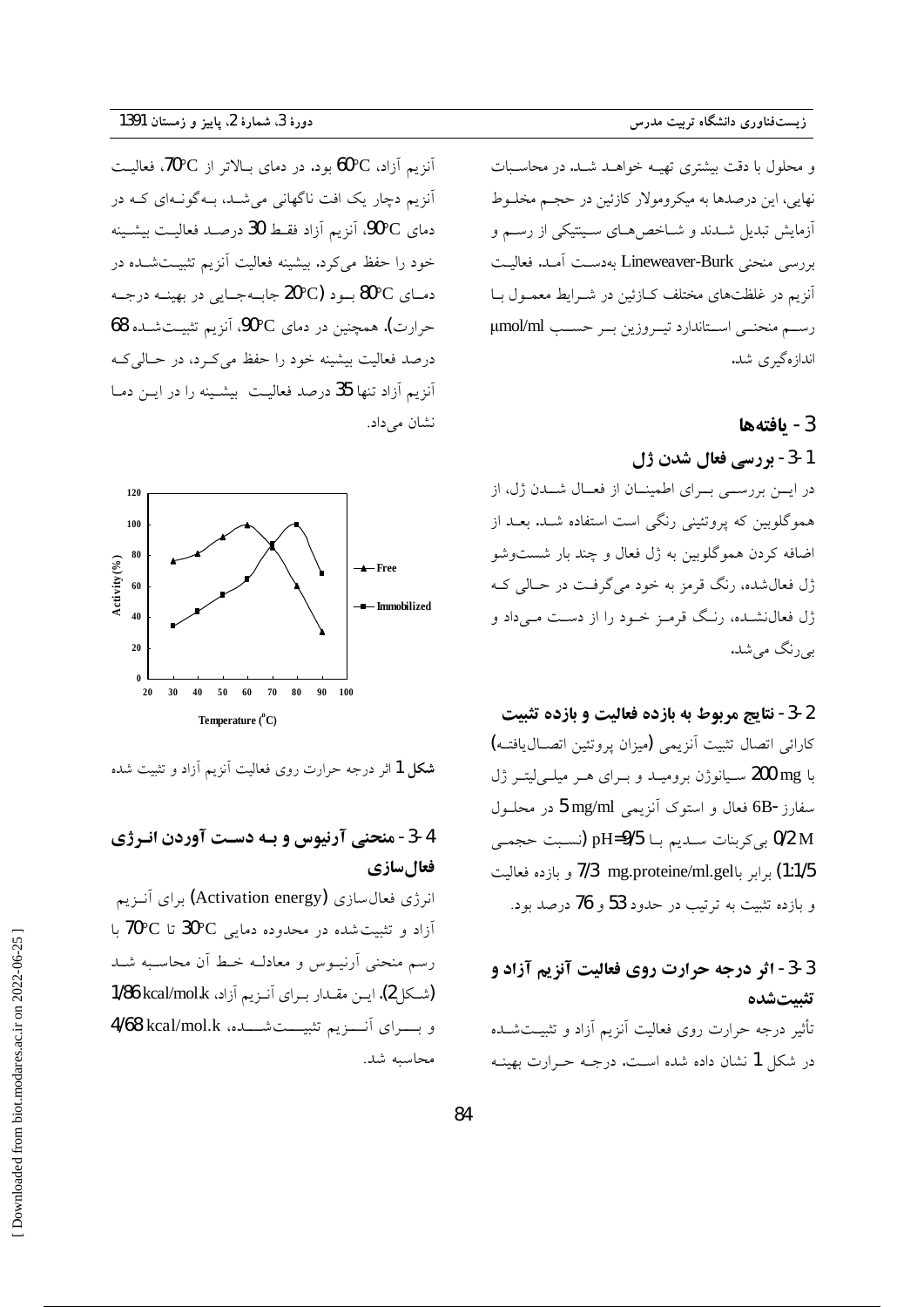

**شکل 2** منحنی آرنیوس برای محاسبه انرژی فعالسازی مربوط به آنزیم آزاد و تشت شده

### 5-3- اثـــر pH روي فعاليــــت آنـــزيم آزاد و تثىتشدە

اثیر pHهسای مختلیف روی فعالیت آنیزیم آزاد و تثبیت شیده (pH-profile) در شکل 3 نشان داده شده است. بیشـینه فعالیـت آنزیم آزاد در محدوده pH بین 6/5 تا 7 بود. فعالیت آنــزیم آزاد از pH=9 به بعد دچار افت شـدید مـی شـد بـه گونـهای کـه در pH=12 آنزیم آزاد تنها 20 درصد فعالیت اولیـه خــود را حفـظ می کرد. ولی pH بهینه آنزیم تثبیت شده، 8 بود و در pHهــای 6 تا 10 فعالیت بـالایی داشــت. همچنـین آنــزیم تثبیــتشــده در 53،pH=12 درصد فعالیت اولیه خود را حفظ می کرد.



**شکل 3** اثر pH روی فعالیت آنزیم آزاد و تثبیت شده

5-6- غیرفعال شدن حرارتی برگشتنایذیر آنـزیم  $90^{\circ}$ در اثر حرارت در دمای  $\rm C$ 80 و  $\rm C$ غیرفعال شدن حرارتی برگشتناپذیر آنزیم در دمای 80°C در 200mM Mixed buffer بررسے شد. همانگونه که در شکل 4 مشاهده می شود، در دمای 80°0 با افزایش زمان انکوباسیون میزان فعالیت آنزیم آزاد کاهش يافته و بعد از انكوباسيون دمايي به مدت 15 دقيقه، فعاليت أنزیم أزاد تقریباً به نصف میرسید. در حـالی کــه أنــزیم تثبیت شده بعد از انکوباسیون دمای<sub>ج،</sub> به مــدت **5** دقیقــه بیشـینه فعالیــت را داشــت و بــا ســیری شــدن زمــان انکوباسیون، آنزیم تثبیت شده فعالیت خود را به میــزان چشم گیری حفظ می کرد. بعد از گذشـت 15 دقیقــه از انكوباسيون دمايي، 98 درصد، بعد از 30 دقيقه، 84 درصد و بعد از 60 دقیقه 68 درصد فعالیت اولیه خــود را حفظ می کرد. افزایش فعالیت آنزیم تــا 150 درصــد طی مراحل اولیه واکنش می تواند به این دلیل باشد ک با عمل تثبیت، جایگاه فعـال آنــزیم بهتــر در دســترس سوبسترا قرار میگرفت. در آنزیم تثبیتشده جنبشهای غیرضروری مولکولها در جایگاه فعال أنزیم به کمترین میزان رسیده و دسترسی سوبسترا را مفیدتر میکند. از طرفی، افزایش دما اثـر بیشـتری روی زیـادتر شـدن جنبشهای مولکولی در فرم آزاد نسبت به تثبیـتشــده دارد و به این ترتیب، نمودارهای کاهش فعالیت نسبت به دما در آنزیم آزاد و تثبیتشده (شکلهای 4 و 5) نیز توجيه مي شوند.

بررسی غیرفعال شدن حرارتی برگشتناپذیر أنـزیم .<br>نیز نشان داد که کـاهش فعالیـت اَنــزیـم اَزاد در دمــای 90°C (شکل 5) بسیار سریع تر از دمای  $\rm ^{o}C$ 80 بود. بعد از گذشت 15 دقیقه از انکوباسیون دمایی، فعالیت آنزیم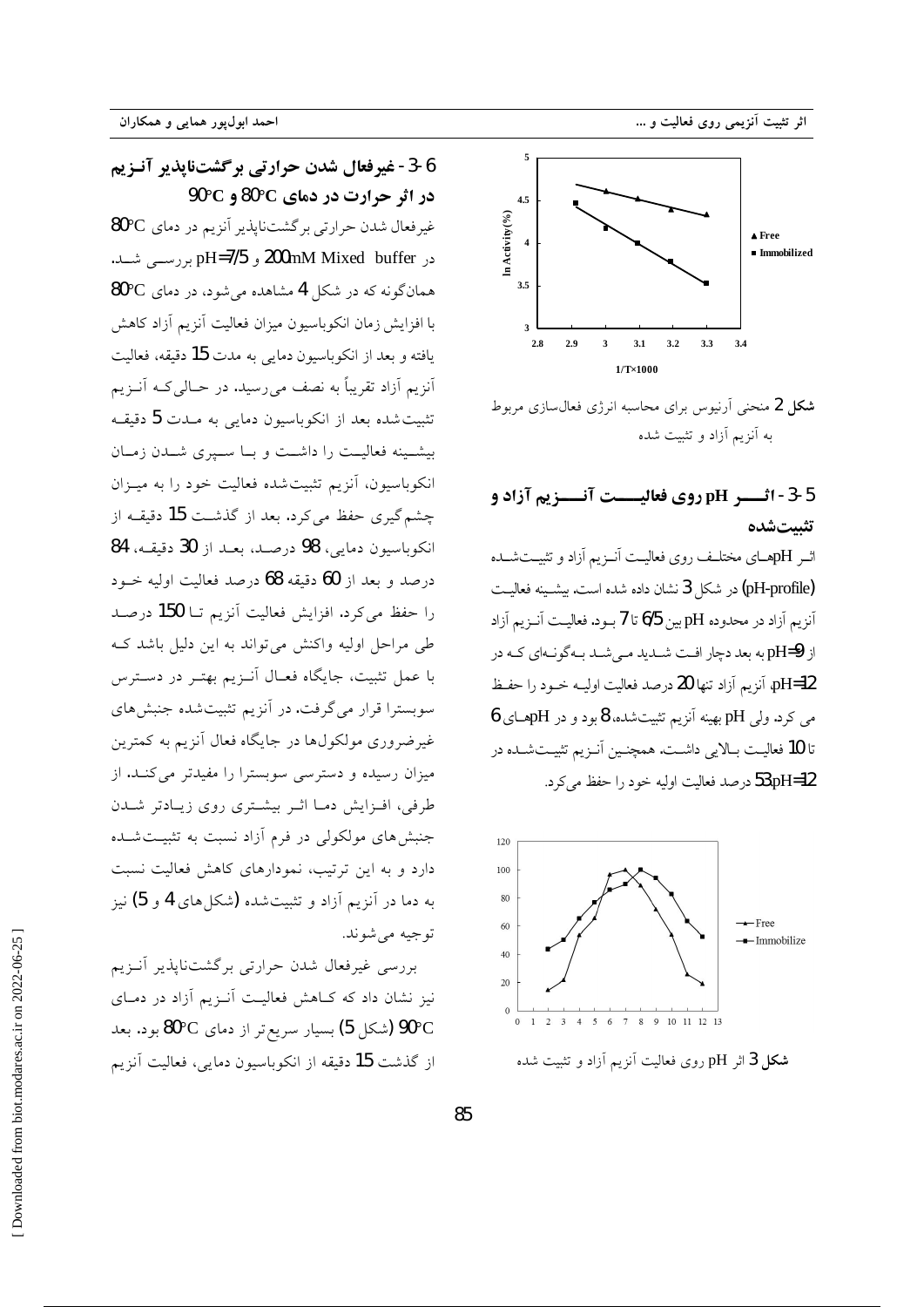آزاد به حدود صفر می رسید. در مورد آنزیم تثبیت شده، بعد از 5 دقیقه از انکوباسیون دمایی، افـزایش فعالیـت مشاهده می شد. همانند دمـای  $\rm{C}$ 80 بــا ســیری شــدن زمان انکوباسیون، آنـزیم تثبیـتشـده فعالیـت خـود را حفظ مے کے د، پےگونےای کے بعد از 15 دقیقے از انكوباسيون دمايي، 75 درصد، بعـد از 30 دقيقـه، 56 درصد و بعد از 60 دقیقه 40 درصد فعالیت اولیه خـود را حفظ می کرد.



**شکل 4** غیرفعال شدن حرارتے پر گشتناپلڈیر آنیز پم آزاد و  $80^{\circ}$ تثمت شده در دمای  $^{\circ}$ 



**شکل 5** غیرفعال شدن حرارت<sub>می</sub> برگشـتناپــذیر آنــزیم آزاد و تثبیت شده در دمای 90°C

### 7-3- بررسی پایداری آنزیم آزاد و تثبیتشده در pHهای اسیدی و بازی

پایداری آنزیم آزاد و تثبیت شده در pH=3 و pH=12 بررسی و مقایسه شد (غیرفعال شدن برگشتنایذیر در pH اسیدی و pH بازی). در pH=3 با افـزایش زمـان انکوباسیون، فعالیت آنزیم آزاد کاهش محسوسی نشـان میداد. فعالیت اولیه آنزیم آزاد پس از **30** دقیقه از زمان انكوباسيون، 12 درصد و يس از 60 دقيقـه، 5 درصـد .<br>قابل برگشت بود. در همین شرایط، آنزیم تثبیتشده نسبت به آنـزیم آزاد، شـرایط اسـیدی را بهتـر تحمـل می کرد. پس از 30 دقیقه، 52 درصد و پس از 60 دقیقه 43 درصد فعاليت اوليه آنزيم تثبيت شده قابل برگشت بود (شـكل 6). در pH=12 نيــز، بــا افــزايش زمــان انکوباسیون، فعالیت آنـزیم آزاد کـاهش پیـدا مـیکـرد (شکل 7). فعالیت اولیه آنزیم آزاد پس از 30 دقیقــه از زمـان انكوباسـيون، 16 درصـد و يـس از 60 دقيقــه 9 درصد قابـل برگشـت بــود. در شــرايط مشــابه، آنــزيـم تثبیت شده نسبت به آنزیم آزاد، شـرایط بــازی را بهتــر تحمل می کرد؛ پس از 30 دقیقه، 52 درصـد و پــس از 60 دقيقه 43 درصد فعاليت اوليهاش قابل برگشت بود.



**شکل 6** بررسی پایداری آنزیم آزاد و تثبیت شده در3= pH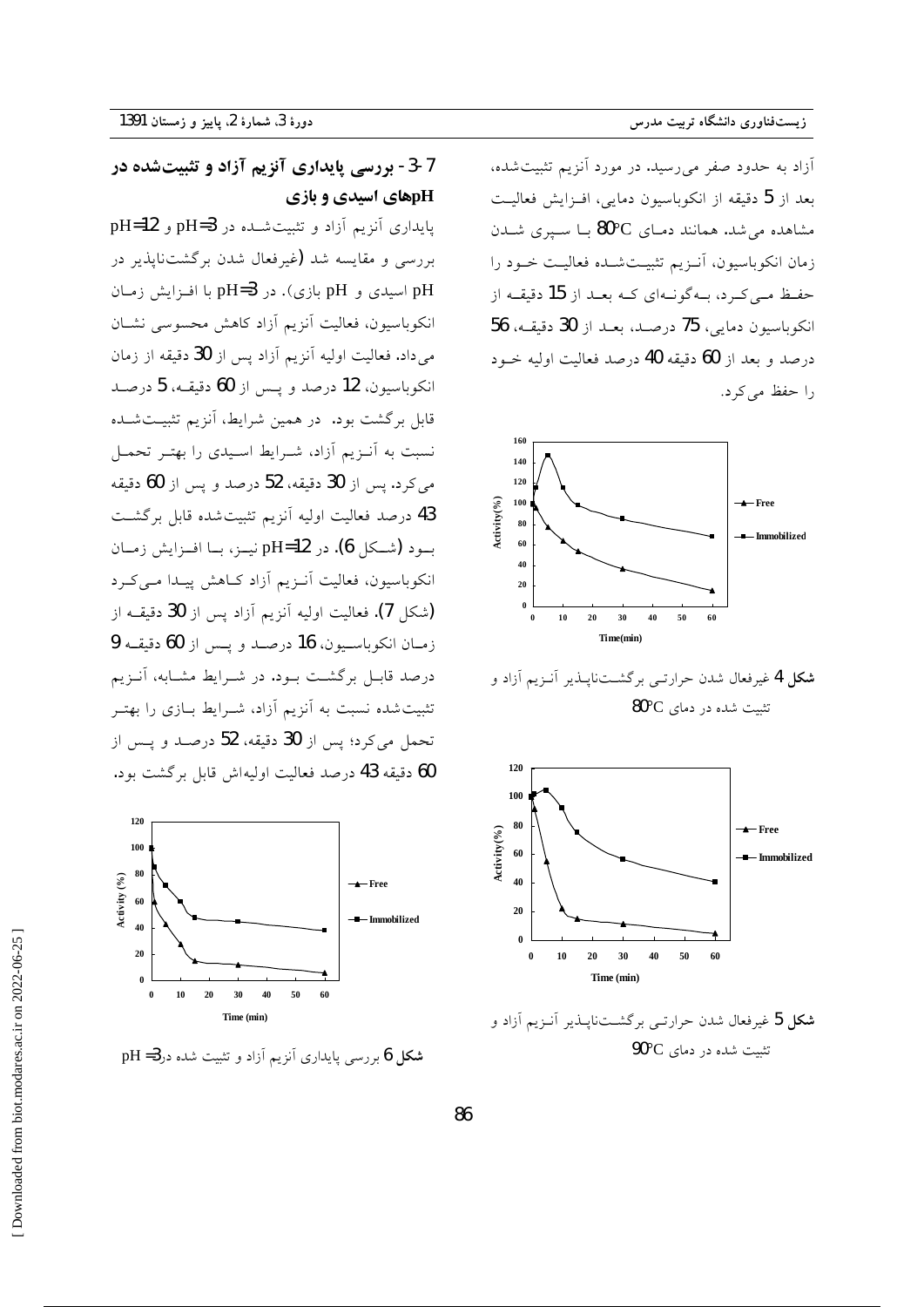

شکل 7 بررسی پایداری آنزیم آزاد و تثبیت شده در pH =12

### 8-3- تعیین پایداری طولانیمـدت آنـزیم آزاد و تثستشده

یاپداری طولانی مدت آنزیم آزاد و تثبیـتشـده بـه مـدت 60 روز در دمای 4°C و دمای آزمایشگاه (25°C) تحت شــرابط استاندارد و به طور همزمان اندازهگیری شد. همانگونه که در (شكل 8) آشكار است، ميـزان كــاهش فعاليــت آنــزيم آزاد محسوس بود و با گذشت زمان کاهش چشمگیری نسبت بـه همتای تثبیتشدهاش نشان میداد. بعد از انکوباسیون، زمـانی  $4^{\circ}$ ب ملدت 30 روز در دمای  $25^{\circ}$ و 40 روز در دمای فعالیت أنزیم أزاد به صفر میرسید و أنزیم کـاملاً غیــرفعــال می شد. در همین شرایط، آنزیم تثبیتشده با حفظ پایـداری، فعالیت خود را به میزان چشمگیری نسـبت بـه حالـت اولیـه حفظ مي كرد. بعد از انكوباسيون زمـاني بـه مـدت 40 روز، بیش از 80 درصد فعالیت اولیه خود را حفظ می کرد.

با توجه به این که آنزیم پاپایین یک پروتئاز است، ممکـن است در اثر هضم خود به خودی نیز تا حدی غیرفعال شـود. در این پژوهش سعی شد که همه مراحل تثبیت و سنجش آنزیمی در زمان کوتاه انجام شده و هر بار محلول آنزیمـی تازه تهیه شود تا از هضم خود بـه خـودي تـا حـد زيـادي جلوگیری شود. از سوی دیگر، با توجـه بــه پایــداری نســبی

ياپايين در مقايسه با ساير تيول پروتئازها [14] و اين احتمــال که افزودن بازدارندههای پروتئاز در بررسے هــای فاکتورهــای مورد نظر ما اشکال ایجاد می کنـد، همـه بررســی هـا در ایــن یژوهش بدون حضور بازدارندههای پروتئاز انجام شد.



**شکل 8** بررسی پایداری طولانی مدت آنزیم آزاد و تثبیت شده

### 9-3- اثر يونهاي فلزي روى فعاليت آنـزيم آزاد و تثبتشده

فعالیت نسبی آنزیم آزاد و تثبیتشده در حضور غلظتهای مختلـف (1، 5، 10، 20، 40mM) يــونهــاي فلــزي، انــدازه گیری و فعالیت نسببی آنهـا در شـرایط یکسـان نسـبت بـه فعاليت أنزيم در نبود أنها بررسـي شــد (جــدول 1). أنــزيم تثبیت شده نسبت به آنزیم آزاد مقاومت بیشــتری نســبت بــه حضور یونهای فلزی از خود نشان میداد، در حالی که آنزیم آزاد نسبت به حضور یونهای فلزی حساس بود و با افزایش غلظت آنها كاهش فعاليت محسوس بود. يژوهشهما نشبان داده که تیول پروتئازها در اثر یونهای فلـزی، مهـار آنزیمــی شده و مقدار این ً مهار افزون بر غلظت فلــز بــه بــار آن نیــز بستگی دارد. بیشترین مهار آنزیمی تحت اثر یونهـایی بـا دو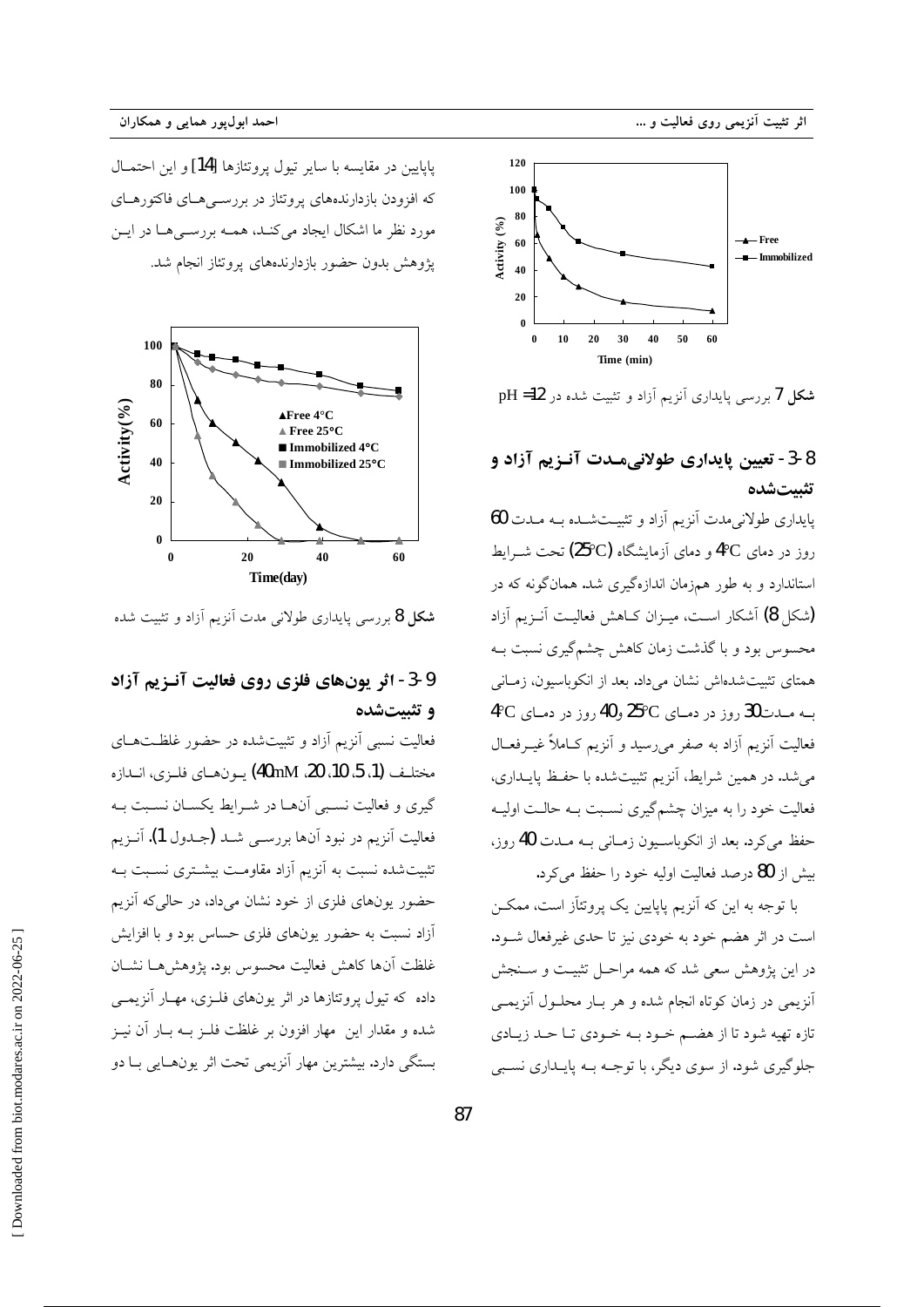بار مثبت است و با افزایش تعداد بار، مهـار کـاهش مـی یابـد [15]. يونهاي استفادهشده در اين پژوهش دوظرفيتي بودنـد، بنابراین فاکتور تعیینکننده میزان مهـار آنزیمـی، تنهـا غلظـت یون بود (جدول 1). پایایین از گروه تیول پروتئازها و آنزیمی پایدار است که نسبت به سایر سیستئین پروتئازهـا و سـرین پروتئازها کمتر تحت اثر مهار یونهای فلزی قـرار مـیگیـرد [14]. آنزيم تثبيت شده بهخـاطر ثابـت بـودن كنفورماسـيون نسبت به آنزیم آزاد، پایداری بیشتری در حضـور پـونهـای فلزي نشان مي داد.

جدول 1 اثر یونهای فلزی بر فعالیت آنزیم آزاد و تثبیت شده

| يون فلزى                      |                | فعالیت نسبی آنزیم |              |
|-------------------------------|----------------|-------------------|--------------|
|                               |                | آزاد              | تثبيت شده    |
|                               | كنترل          | $\mathbf{1}$      | $\mathbf{1}$ |
| $Ca^{2+}$                     | $5 \text{ mM}$ | 0.785             | 0.948        |
|                               | 10             | 0.57              | 0.87         |
|                               | 20             | 0.342             | 0.72         |
|                               | 40             | 0.104             | 0.487        |
| Mg <sup>2</sup>               | $5 \text{ mM}$ | 0.814             | 0.967        |
|                               | 10             | 0.608             | 0.888        |
|                               | 20             | 0.4               | 0.772        |
|                               | 40             | 0.2               | 0.571        |
| $Ba^{2+}$                     | $5 \text{ mM}$ | 0.767             | 0.914        |
|                               | 10             | 0.474             | 0.729        |
|                               | 20             | 0.288             | 0.571        |
|                               | 40             | 0.135             | 0.383        |
| $\overline{{\rm Co}^{2+}}$    | $5 \text{ mM}$ | 0.54              | 0.708        |
|                               | 10             | 0.258             | 0.587        |
|                               | 20             | 0.067             | 0.476        |
|                               | 40             | $\mathbf{0}$      | 0.2          |
| $\overline{\text{Zn}^{2+}}$   | $5 \text{ mM}$ | 0.49              | 0.658        |
|                               | 10             | 0.227             | 0.549        |
|                               | 20             | 0.015             | 0.45         |
|                               | 40             | $\mathbf{0}$      | 0.164        |
| $Fe2+$                        | $5 \text{ mM}$ | 0.56              | 0.68         |
|                               | 10             | 0.283             | 0.565        |
|                               | 20             | 0.098             | 0.472        |
|                               | 40             | $\overline{0}$    | 0.164        |
| $\overline{\mathrm{Mn}}^{2+}$ | $5 \text{ mM}$ | 0.568             | 0.695        |
|                               | 10             | 0.291             | 0.602        |
|                               | 20             | 0.106             | 0.485        |
|                               | 40             | $\Omega$          | 0.182        |

### 10-3- مطالعه شاخصهای سینتیکی آنـزیم آزاد و تثىتشدە

شــاخصهــای ســینتیکی آنــزیم آزاد و تثبیــتشــده در غلظتهای مختلف کازئین، ارزیابی و مطالعه شد. برای به دســت آوردن مقــادير عــددي K<sub>m و</sub> X آنــزيم آزاد و تثبیتشده، منحنی لاین ویور-بـرک أنهـا رسـم شـد. در محاسبات مربوط به Km ، درصدهای وزنی (W/V) كازئين در حجم مخلوط سنجش أنزيمي، تبديل بـه ميكرومـولار شدند. نتایج حاکی از آن بود که تثبیت آنزیم سبب افزایش و کاهش کارآئی کاتالیتیک  $\rm\left(k_{cat}/K_{m}\right)$  آنزیم تثبیتشده  $\rm\,K_{m}$ نسبت به همتای آزاد آن می شد (جدول 2).

جدول 2 محاسبه پارامترهای سینتیکی آنزیم آزاد وتثبیت شده

| فر م<br>انزيم | $k_{cat}$ (min <sup>-1</sup> ) | $K_m(\mu M)$ | $k_{cat}/K_m$     |
|---------------|--------------------------------|--------------|-------------------|
| ا ; اد        | $27\times10^{-5}$              | 0.62         | $43\times10^{-5}$ |
| تثست شده      | $17\times10^{-5}$              | 0.79         | $22\times10^{-5}$ |

### 4- بحث و نتيجه گيري

بررسی فعالیت آنـزیم آزاد و تثبیـتشـده در pHهـای مختلف (شکل 3) نشــان داد کــه آنــزيم آزاد در pH=7 بیشترین فعالیت را دارد. در pHهـای بـالا و پـایین، فعالیت آنزیم به میزان چشم گیری کاهش می یافت در حالي كه آنزيم تثبيت شده در pH=8 بيشترين فعاليت را داشت (1 واحد افزایش نسبت به آنزیم آزاد). افزون بر آن، آنزیم تثبیتشده در pHهای بالا و پایین نیز فعالیت چشم گیری در مقایسه با فرم آزاد آنزیمی از خود نشان میداد. در pH=**12**، آنزیم تثبیت شده حدود 52 درصـد از فعالیت اولیه خود را حفظ می کرد. جابهجــایی pH بهینه آنزیم پاپایین تثبیتشده به روش کووالان به طرف pHهای بازی بهوسیلهی دیگر پژوهشگران نیز گزارش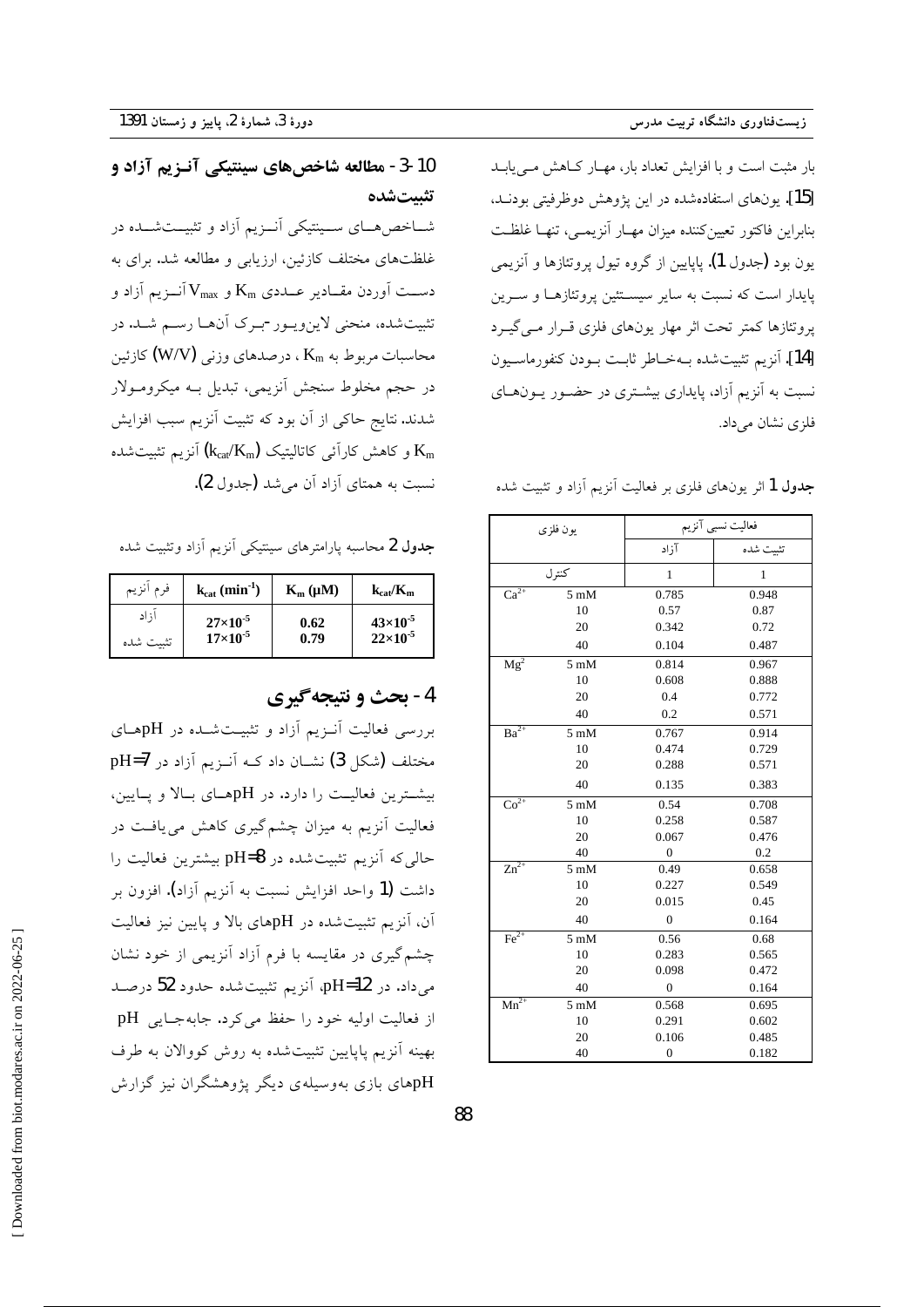نشان می داد کـه درجـه حـرارت بهینـه آنـزیم آزاد 60°C  $70^{\circ}$ C است. آنـزیم آزاد در محـدوده دمـایی  $^{\circ}$ 30 تــا حدود 80 درصد و در دمـاي 80°C و 90°C بـه ترتيـــ 60 و 30 درصـد فعالیــت بیشــینه را داشــت. در شــرایط مشابه، آنزیم تثبیتشده در دماهای پایین، فعالیت کمتـری نسبت به آنزیم آزاد از خود نشان میداد و بیشینه فعالیت خود را در دمـاي 80°30 داشــت (20°20 جابـهجـايي در بهینه درجه حرارت). اگرچـه افـزایش پایـداري حرارتـي ۔<br>آنزیم پاپایین تثبیتشـده بــهوســیله دیگــر محققــین نیــز گزارش شده بود [17.16 و 20]؛ امــا نكتــه مهــم در ايــن یژوهش آن بود که در دمای 90°C، آنزیم تثبیتشده 70 درصد فعالیت بیشینه خود را حفظ مــی کــرد کــه در هــیج یک از پژوهش های قبلی گزارش نشده بود. ایـن افـزایش پایسداری حرارتسی آنسزیم پاپسایین تثبیستشسده بسرای کاربردهای صنعتی بسیار ارزشمند است.

انرژی فعال سازی آنزیم آزاد و تثبیت شده در بازهی دمايي  ${\rm 30^{\circ}C}$  تــا  ${\rm 70^{\circ}C}$  از طريــق رســم منحنــي آرنيــوس محاسبه شــد کــه بــراي آنــزيم آزاد، 1/86 kcal/mol.k و برای آنزیم تثبیتشده، A/68 kcal/mol .k بود کـه نشـان میداد ساختار آنزیم تثبیتشده سختتر و انعطاف پلذیری أن كمتر شده است. بررسي اثر تغييرات دمـا بــر ســرعت واکنشهای آنزیمی، اطلاعات چندانی در مـورد سـازوکار واكنش كاتاليز آنزيمي در اختيار ما قرار نمـىداد امـا ايـن آثار در تشخیص تغییرات سـاختاری آنـزیم و فعالیـت آن بسیار ارزشمند است. طبق معادله آرنیوس، با افزایش دمـا، افزايش نمايي در سرعت واكنش آنزيمي به وجود مي]يد. در مورد آنزیم آزاد، هنگامی که دما از حد خاصی بگـذرد ساختار فشرده سهبعدی خود را که برای فعالیت کاتالیتیک آن ضروری است از دست می داد. در دماهـای بـالاتر از

شده بود [16- 17]. در محلول، ريزمحيط ملكول هـاي آنزیم، همگن بوده و تحت این شرایط، آنزیم قادر است با همهی اجزای محلول در تماس باشد. تثبیت أنـزیم موجب ناهمگن شدن محیط به دو فاز یعنی فاز آنویم تثبيت شده و فاز محلول مي شود. جابه جايبي pH بهينـه اًنزیم تثبیت شده بیانگر تغییر رفتار گـروههـای عـامل<sub>ی</sub> شرکتکننده در جایگاه فعال آنـزیم و در نتیجـه تغییـر ریزمحیط آنها است؛ به دنبال آن کاهش قطبیت محیط و نیز کاهش ثابت دیالکتریک بافر و تماس گروههای مجاور با گروه عاملی کاتالیزور جایگاه فعال به گونهای تغییر می پابد که یونیزاسیون آن به سوی pHهای قلیایی جابهجا شود [18]. به بيان ديگر تغييـرات انجـامشـده بهخاطر حضور یک گروه پروتون(هنده (His-159) در سازوکار اسید و باز کاتالیزوز هیدرولیز کـازئین اسـت. مشابه چنین تاثیری روی گروه بازی (Cys-**25)** موجود در جایگاه فعـال آنـزیم نیـز روی مـیدهـد. از سـویی کاهش فعالیت آنزیم در pHهای اسپدی و قلیبایی در نتیجه افزایش برهم کنشهای الکترواستاتیک در ساختار آنزیم در محیط دارای ثابت دیالکتریک پایین است که باعث از بین رفتن فعالیت آنزیم می شود. همچنین فــاز تثبيت شده بهخاطر تغيير تعادل برهم كنش هاى الکترواستاتیک می تواند روی سازوکار کاتالیزور اسید و باز تأثير بگذارد [19]. نتايج بهدستآمده از اين بررسي می تواند آغازی برای پژوهشهای گسترده تر در زمینه اثر ریزمحیط بر pH بهینه آنزیمهای تثبیتشده و در نهایت استفاده صنعتی از آنزیمها به ویژه آنزیم پاپایین در شرايط گوناگون باشد.

بررســی فعالیــت اَنــزیم در دماهــای مختلــف و رســـم Temperature profile که در شکل 1 آمده است،

Downloaded from biot.modares.ac.ir on 2022-06-25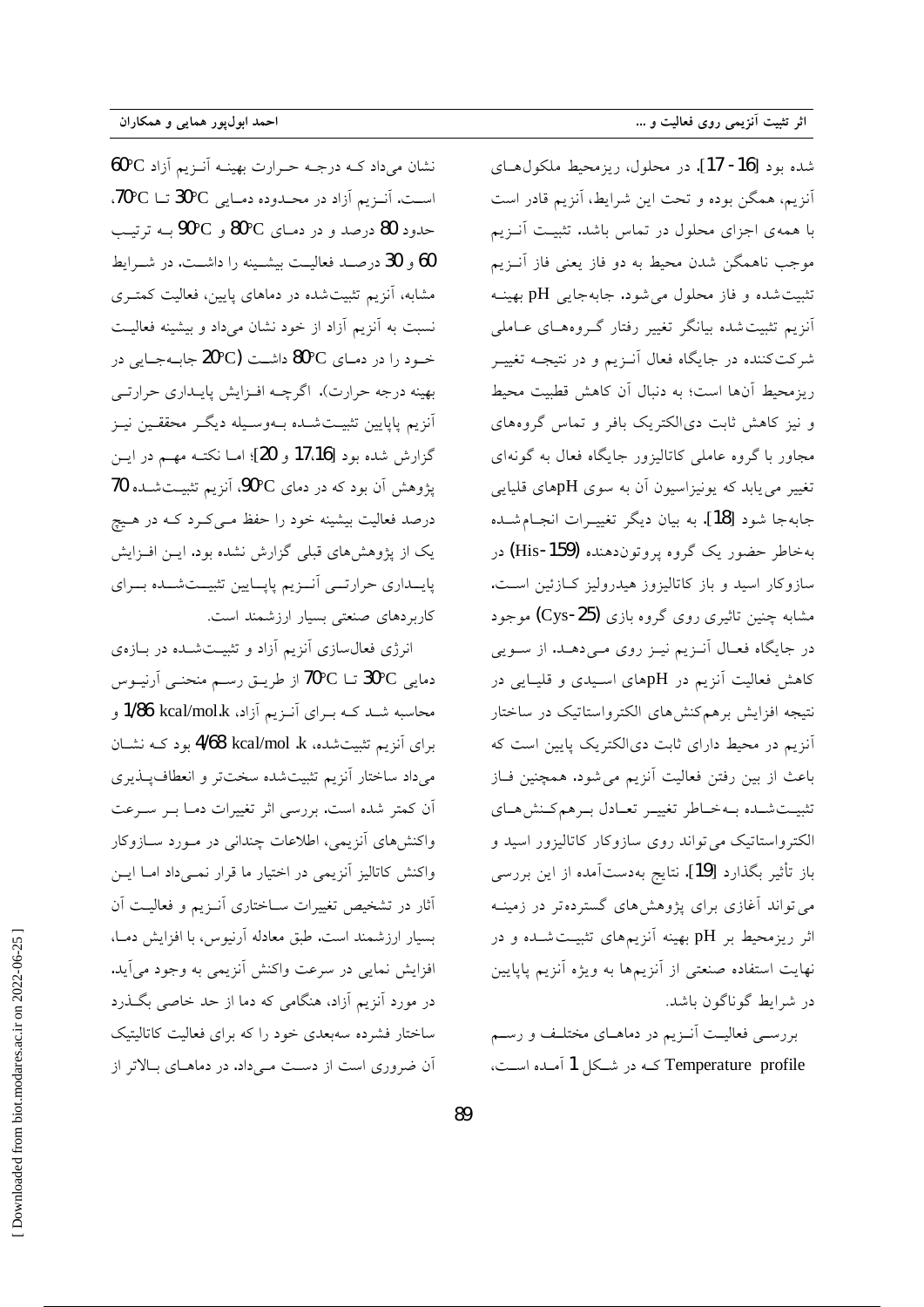70°C، آنزیم آزاد به سرعت غیرفعال میشـد؛ امـا آنــزیم تثبيت شده به خاطر وجـود ريـزمحيط كمتـر تحـت تـأثير درجه حرارت قرار مي گرفت [21 و 22].

نتایج بهدستآمده از بررسی غیرفعـال شـدن حرارتـی برگشتناپذیر در دماهای 80°C و 90°C نشان داد که هر چه از زمان انکوباسیون آنـزیم آزاد مـیگذشـت، فعالیـت ۔<br>آنزیم بیشتر کاهش می یافت. بعد از گذشت یک ساعت از زمان انكوباسيون در دماى 80°C، آنـزيم آزاد تنهـا 15 درصد فعالیت اولیه خود را حفظ میکرد. در مـورد آنــزیم تثبيت شده شاهد يک مرحله افزايش فعاليت بوديم و آنزيم تثبيت شده بعد از 5 دقيقه انكوباسـيون بيشـينه فعاليـت را داشت. نکته ارزنده در این پژوهش آن است کـه بعــد از گذشت یک ساعت از زمان انکوباسیون، آنزیم تثبیتشــده حدود 70 درصد از فعالیت اولیه خود را حفظ مـی کــرد. همچنـین بررسـی پایـداری طـولانی مـدت آنـزیم آزاد و تثبیتشده، بیانگر افزایش چشمگیر پایداری حرارتی آنزیم تثبیت شده نسبت به همتای آزادش بود. آنزیم آزاد بعـد از 30 روز در دمای <sup>4°</sup>C و 40 روز در دمای <sup>25°</sup>C (دمـای اتاق) فعالیتش را به طور کامل از دست مـیداد. در همـین شرايط، آنزيم تثبيت شده بعد از 60 روز با حفظ پايــداري، حدود 80 درصد فعالیت بیشینه خود را حفظ می کرد.

این نتایج حاکی از آن بود که تثبیت آنـزیم پاپـایین بــه روش کووالانسی سبب افـزایش چشـمگیـر در پایــداری حرارتی آنزیم تثبیتشده نسبت به همتای آزاد آن می شـد. پایداری حرارتی بهدستآمده در اثر فرایند تثبیت، بیشتر ناشی از سختی و انعطافناپذیری ملکولی و نیز ایجاد یک محيط حفاظت شده است. همچنين آثار انتشار دروني نيـز سبب بهبود پایداری دمایی می شود. عامـل مهـم دیگـر در افزایش پایداری حرارتی آنزیم تثبیتشده در این پژوهش،

استفاده از بستر متخلخل سفارز-6B بود که انـدازه بهينــه منافذ ايـن بسـتر موجـب پايــدارى و فعــال بــودن آنــزيم تثست شده بود [23- 24].

دلیل دیگر افزایش پایداری حرارتی آنزیم تثبیتشده، کاهش میزان آب در فاز تثبیت شده است. از آنجا که آب نقش مهمی در برهمکنشهای آبگریـز دارد، دسـتکاری محيط و مقدار أب اطراف أنـزيم اثـري عميــق بــر ميــزان پایداری آنزیم دارد. کاهش میزان آب در فـاز تثبیــتشــده سـبب كــاهش قطبيــت محــيط و تجمــع هيــدروفوبيك ملکولهای پروتئینی که در واقع نیروی اصلی پایدارسازی پروتئینها در محلولهای آبی است، میشود [25]. برداشت آب از سامانه، سبب کاهش تعداد کلی پیوندهای هیدروژنی بین ملکول آب و آنـزیم مـیشـود و پایــداری پیوندهای هیدروژنی درونملکولی و در نهایت افـزایش سختی و انعطاف ناپــذیری پــروتئین را بــه دنبــال دارد. در تثبیت آنزیمی با حلالهایی بـا ثابـت دیالکتریـک کـم، پیوندهای هیدروژنی قویتر است. وقتی پروتئین هـا بـرای مدت زمان طولانی در دماهای بالا قرار مـیگیرنـد دچـار فرایند باز شدن حرارتی ساختمان میشوند که در نتیجه آن گروههای واکنشگر و نــواحی هیــدروفوب موجــود در بخش درونی آنزیم در سطح قرار میگیرند کـه منجـر بـه یک سری تغییرات شیمیایی برگشتپذیر از جملـه انباشتگی، تجمع و اَشفتگی ملکولی مـیشـود [26- 28]. این فرایندهای شیمیایی در دماهای بالا بسیار سریع انجام میگیرند و بیشـتر باعـث فراینـدهایی ماننـد دآمیناسـیون زیرواحدهای آسپاراژین و گلوتامین، هیــدرولیز پیونــدهای پپتیــدی در زیــر واحــدهای اَســپارتیک اســید، تخریــب پيونــــدهاي ديســــولفيدي، اكسيداســــيون سيســــتئين، ایزومریزاسیون پرولین و گلایکوزیله شدن گروههای آمین مي شوند [27]. به خـاطر آنکـه انجـام همـهي فراينـدهاي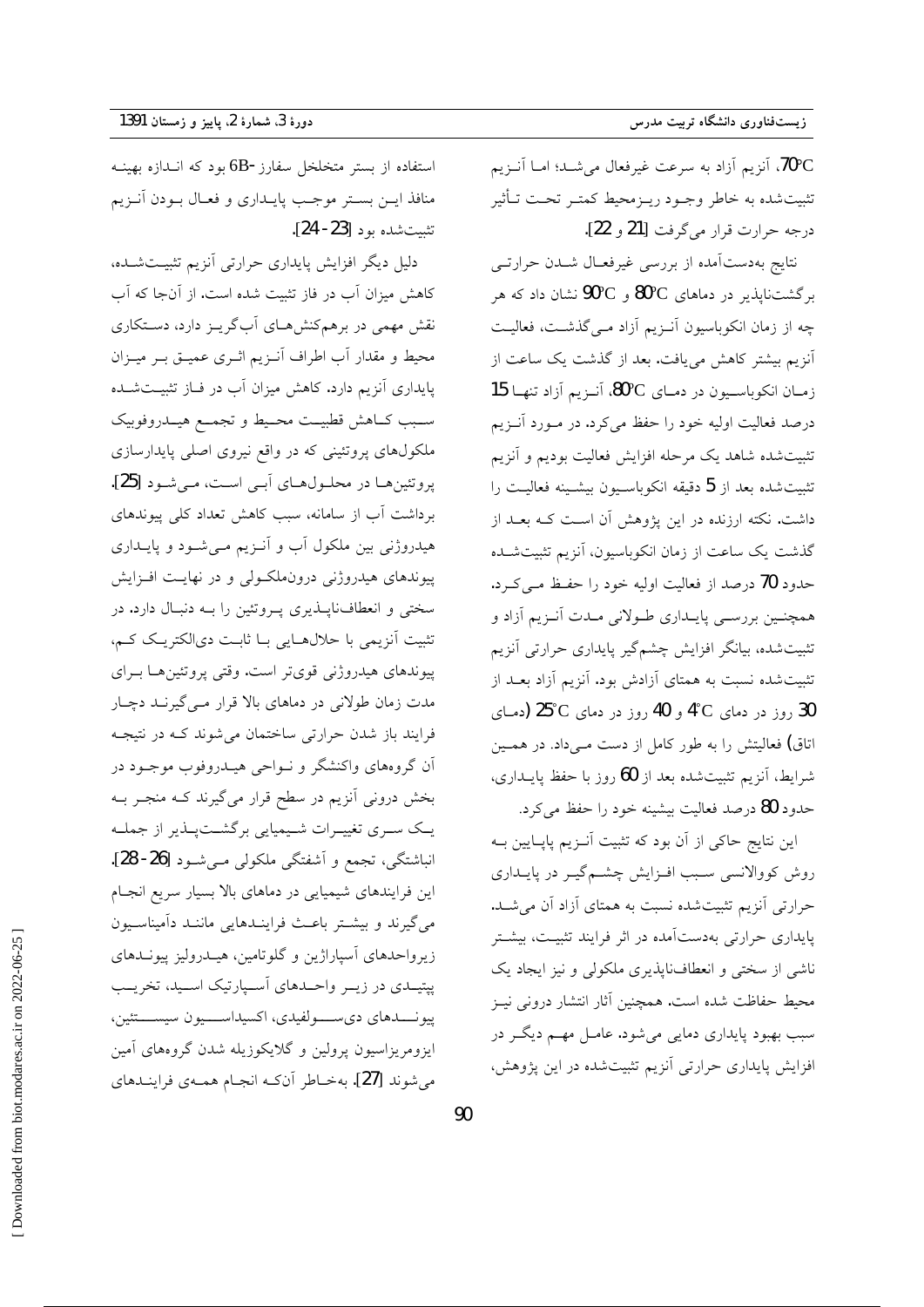احمد ابولپور همایی و همکاران

گفته شده مستلزم وجود آب است، در محـيطهـاى بــدون آب مانند فاز تثبيت شده رخ نمي دهند. افزون بر آن، سختی و انعطاف ناپذیری پروتئینها در فاز تثبیتشده مانع باز شدن برگشتپلدیر أنزیمها مهشود. در نتیجه، أنزیمهای تثبیتشده، پایداری حرارتی بیشتری نسـبت بـه أنزیمهای تثبیتنشده از خود نشان میدهند.

بررسی مقایسهای پایداری آنزیم آزاد و تثبیتشده در pH اسیدی (pH=**3)** و pH قلیایی (pH=**12)** نشان داد که آنزیم تثبیتشده نسبت به همتای آزادش در برابر pHهای بحراني پايدارتر است. با گذشت زمان انكوباسيون، فعاليت أنزيم أزاد كاهش پيدا مي كرد و بعد از گذشت يک ساعت از زمان انکوباسیون فعالیت آنزیم نزدیک بـه صـفر مـی-رسید. در همین شرایط آنزیم تثبیتشده نسبت بـه آنـزیم أزاد شرايط اسيدي و قليايي را بهتـر تحمـل مـيكـرد. بـا گذشت زمان، كاهش فعاليت أنـزيم تثبيـتشـده چنـدان محسوس نبود. بعد از سپری شدن یـک سـاعت از زمـان انكوباسيون، آنزيم تثبيتشـده حـدود 50 درصـد فعاليـت اولیه خود را حفظ میکرد. اگرچه گزارشهایی مبنـی بـر بهبود پایداری آنزیم پایایین تثبیتشده نسبت به pHهـای بحراني وجود دارد [29- 30] ولي در هيچ كـدام دامنـه پایداری آنزیم نسبت به pHهای اسیدی و بازی تا این حد نبو ده است.

اثر یونهای فلزی در غلظتهای 5mM تا 40mM روی دو فسرم آزاد و تثبیــتشــده آنــزیم بررســـی شـــد. همانگونه که در جدول 1 مشاهده میشود، در غلظتهای پايين 5mM و 10mM از يونهاي فلزي، فعاليت آنـزيم ۔<br>آزاد به میزان چشمگیری کاهش پیدا میکرد. آنزیم آزاد در 50  $\text{Mn}^{2+}$   $\text{Zn}^{2+}$   $\text{Fe}^{2+}$   $\text{Co}^{2+}$   $\text{Co}^{2+}$  و بونهای 5mM درصد فعاليت اوليه و در غلظت mM 10 از اين يــونهـا،

حدود 70 درصد فعالیت اولیه خود را از دست مــ داد. در همین شرایط، فعالیت آنزیم تثبیتشده در این غلظتها در حضور يونهاي  $\mathrm{Ca}^{2+}$   $\mathrm{Mg}^{2+}$   $\mathrm{Ca}^{2+}$  تقريبـاً بــدون تغييــر باقی می ماند (بیش از 90 درصد فعالیت اولیه آنزیم حفظ  $Zn^{2+}$  ، Fe<sup>2+</sup> ، Co<sup>2+</sup> ، همچنین در حضور یونهای  $Zn^{2+}$  ، Fe<sup>2+</sup> ، Co<sup>2+</sup> آنزیم تثبیتشده حدود **60** درصد فعالیت اولیهاش Mn<sup>2+</sup> (30 درصد بیشــتر از حالــت آزاد) را حفـظ مــی کــرد. در غلظتهای بالا ( 30mM و 40mM) از یونهای فلـزی، فعالیت آنزیم آزاد تقریباً به صفر میرسید در حال<sub>ی</sub>که فــرم .<br>تثبیت شده آنزیم به میزان چشمگیری فعالیت اولیه خود را .<br>حفظ می کرد و حساسیت آنــزیم نسـبت بــه آثــار مهــاری یونهای دوظرفیتی کاهش می یافت. حفظ پایداری آنـزیم تثبیتشده در غلظتهای بالای پونهای فلـزی بیـانگر کارایی زیاد روش تثبیت در حفظ پایداری و فعالیت آنزیم تثبیتشده است. همچنین این ویژگی از لحـاظ کـاربردی در صنایع مختلف بسـیار ارزشــمند اسـت. بــرای نمونــه، مـیتوان از آنـزیم پاپـایین تثبیـتشـده بـه عنـوان یـک بیوسنسور برای برآورد آلـودگیهـای محیطـی بـا فلــزات سنگين بهره گرفت [31].

تثبيت تقريبـاً هميشــه فعاليــت كاتــاليزوري آنــزيم را کاهش میدهد که در تغییر ثابـتهـای سـینتیکی در ایــن يـــژوهش آشــكار اســت [32- 34]. از نتــايج بــارز ايـــن يژوهش، تغييــر ســرعت بيشــينه واكــنش أنزيمــي (Vmax) اســت. در شـــرايط يكســـان، ســـرعت بيشـــينه پايـــايين تثبیت شده کمتر از مورد مشابه برای آنـزیم محلـول بـود. ثابت میکائیلیس که بیـانگر تمایـل آنـزیم بـه سوبسـترای کازئین است نسبت به همتای آزادش افـزایش پیـدا کـرد. ثابتهای سینتیکی بـه دلایـل مختلـف ماننـد تغییـر در جایگاه فعال آنزیم طی فرایند تثبیت آنزیمــی و تــأثیر بــر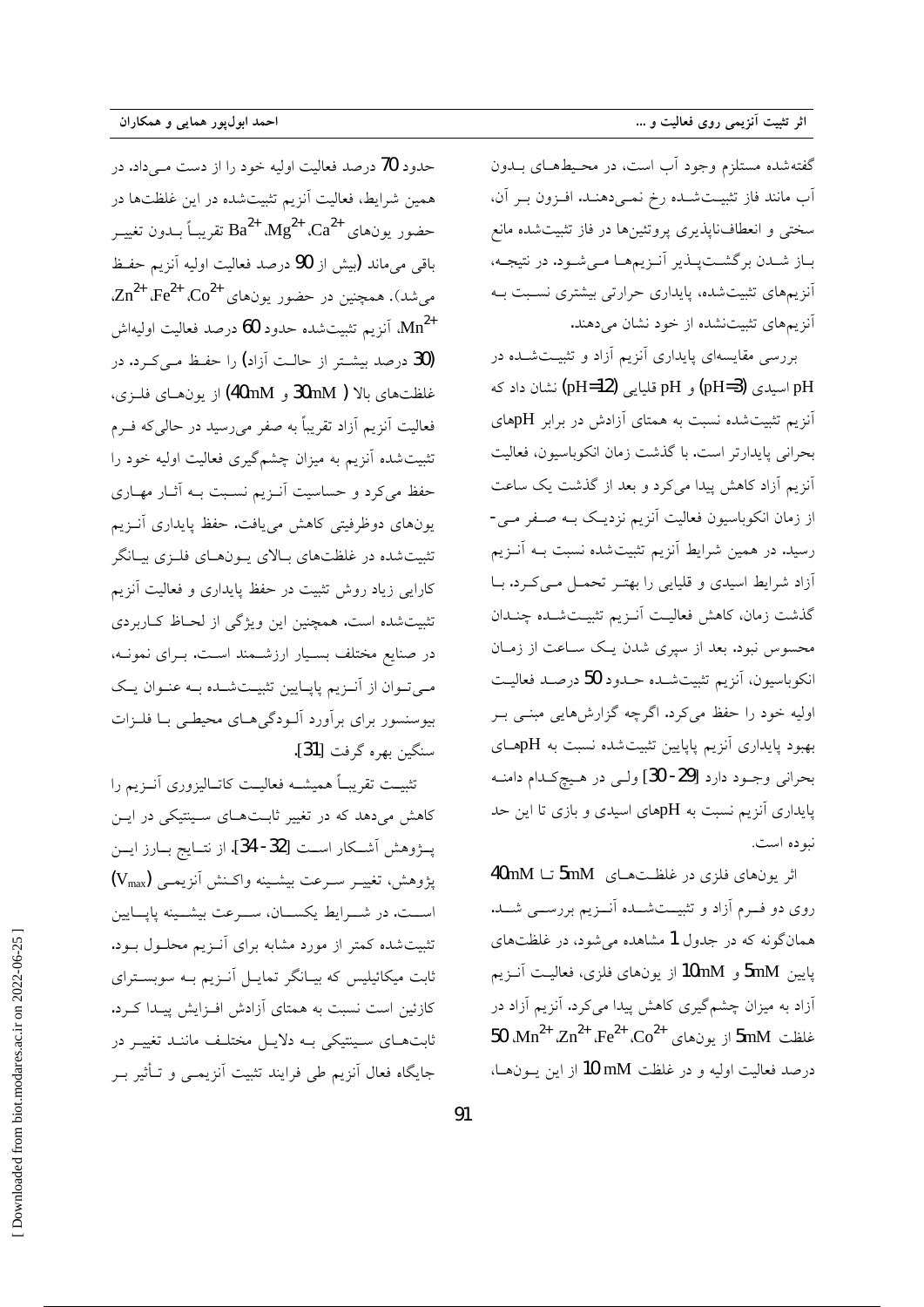- [6] Marshall, J.J.  $(1978)$ Quantitative determination of alpha-amylase in glucoamylase preparations. Anal. Biochem. 85, 541-50.
- [7] Micheel, F. and Evers, J. (1949) Synthesis of cellulose-bound proteins. Macromol Chem. 3, 200-209.
- [8] Gale, E. F. and Epps, M. R. (1944) Studies on bacterial amino-acid decarboxylases  $1<sub>1</sub>$  $1-(+)$ -lysine decarboxylase. Biochem. J. 38, 232-242.
- [9] Matsumoto, K., Murata, M., Sumiya, S., Mizoue, K., Kitamura, K. and Ishida, T. (1998) X-Ray crystal structure of papain complexed with cathepsin B-specific covalent-type inhibitor substrate and specificity inhibitory activity. Biochimica. Biophysica. Acta 1383, 93-100.
- [10] Sumantha, A., Larroche, C. and Pandey, A. (2006) Microbiology and Industrial Biotechnology of Food-Grade Proteases: A Perspective. Food Technol. Biotechnol. 44, 211-220.
- [11] Rao, M. B., Tanksale, A. M., Ghatge, M. S., and Deshpande, V. V. (1998) Molecular and Biotechnological Aspects of Microbial Proteases. Microbiology. J. Mol. Biol. Rev. 35, 597-635.

اتصال سوبسترا به آنزیم تثبیتشده بـه خـاطر جلـوگیری فضايي، تغيير مي كند [18، 33 و 35]. در نهایت می توان ادعا کرد که در ایـن پـژوهش بـا ارائه راهکاری جدید برای بهینـهسـازی تثبیـت آنــزیم پاپایین، موفق به افـزایش پایـداری آنـزیم تثبیـتشـده نسبت به فرم آزاد شدیم که در مورد این آنـزیم تـا بــه حال انجام نشده بود.

### 5- مراجع

- [1] Gianfreda, L. and Scarfi, M. R. (1991) Enzyme stabilization: state of the art. J. Mol. Cell Biochem. 100, 97-128.
- [2] Wessa, T., Rapp, M. And Ache, H. J. (1999) new immobilization method for SAW-biosensors: covalent attachment of antibodies CNBr. via Biosens. Bioelectron. 14, 93-98.
- [3] Reshmi, R., Sanjay, G. and Sugunan, S. (2006) Enhanced activity and stability of  $\alpha$ -amylase immobilized on alumina. Catal. Commu. 7, 460-465.
- [4] Bruggink, A. Roos, E. C. and de Vroom, E. (1998) Penicillin acylase in the industrial production  $\sigma$ f â-lactam antibiotics. Org. Process. Res. 2, 128-133.
- [5] Chang, T. M. S. and Poznansky, M. J.  $(1968)$ Semipermeable microcapsules. Containing catalase for enzyme replacement in acatalsaemic mice.Nature 218, 242-245.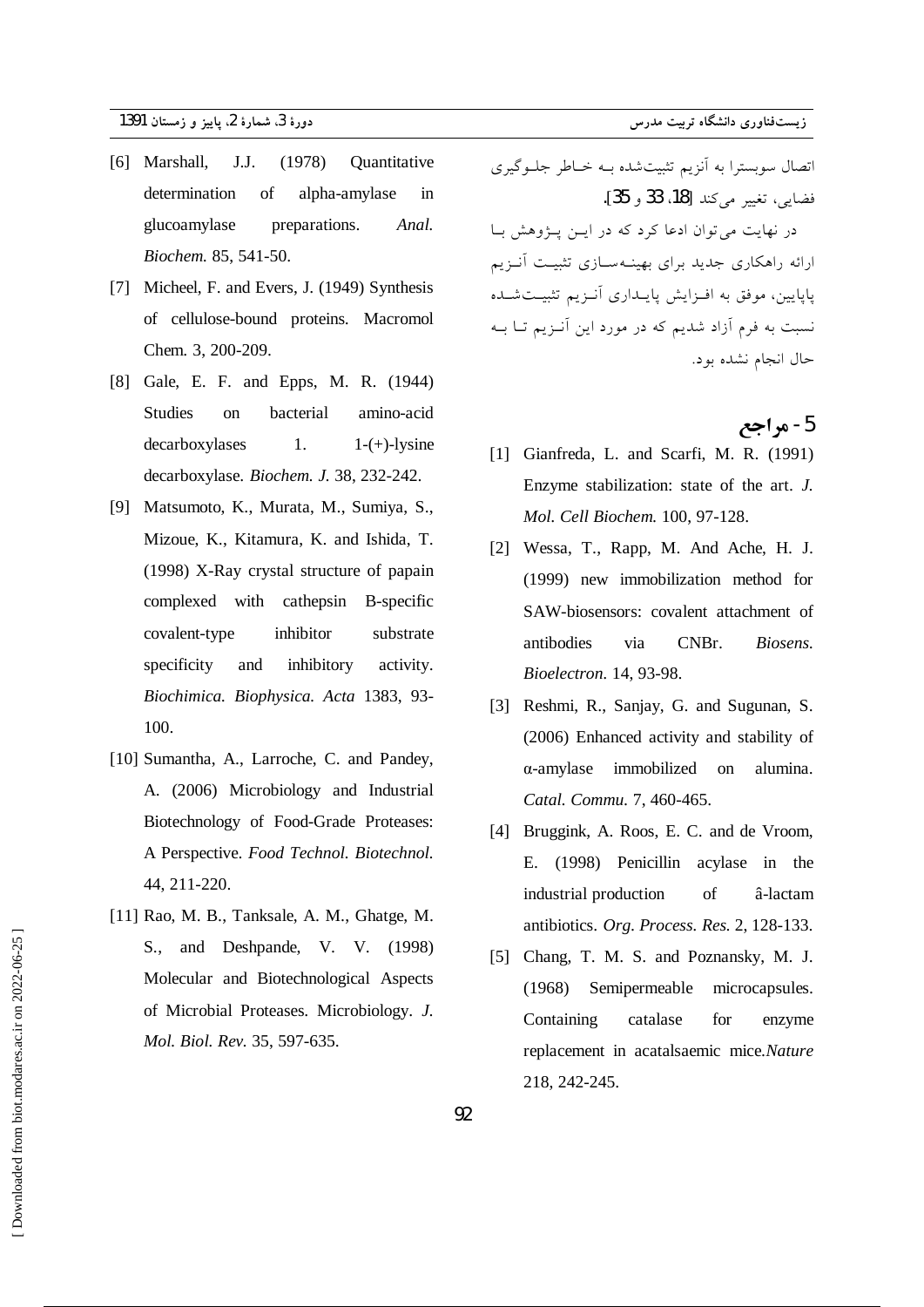$(4-formyl$  phenoxy) cyanurate. *Enzyme* Microb. Technol. 39, 958-962.

- [18] Bickerstaff, G.F. (1997) Enzymes in Industry and Medicine. Publisher, Edward Arnold London.
- [19] Harrison, M. J., Burton, N. A. and Hillier, I. H. (1997) Catalytic Mechanism of the Enzyme Papain: Predictions with a Hybrid Quantum Mechanical/Molecular Mechanical Potential. J. Am. Chem. Soc. 119, 12285-12291
- [ $20$ ] Afaaq, S.  $J<sub>1</sub>$  $(2001)$ and Iqbal, Immobilization and stabilization  $\sigma$ f papain on chelating sepharose: a metal chelate regenerable carrier. Elec. J. Biochem. 4 (3), 120-124.
- J.J. [21] Marshall,  $(1978)$ Ouantitative of determination alpha-amylase in glucoamylase preparations. Anal. Biochem. 85, 541-50.
- [22] Duvnjak, Z. (1976) the Immobilization of Glucose Oxidase to Manganese Oxide. Biotech. Bioeng. 18, 737-740.
- [23] Lucas, C. C. And King, J.E. (1932) The Iodimetric Titration of Cysteine and Allied Substances. Biochem. J. 26, 2076-2089.
- [24] Miyamoto, D., Watanabe, J. and Ishihara, K. (2004) Effect of Water-Soluble Phospholipid Polymers Conjugated with
- [12] Mansfield, L. E., Ting, S., Haverly, R.W. and Yoo, T. J. (1985) the incidence and clinical implications of hypersensitivity to papain in an allergic population, confirmed by blinded oral challenge. Ann. Aller. 55, 541-543.
- [13] March, S. C., Parikh, I. and Cuatrescasas, P. (1974) A simple method for cyanogen bromide activation of agarose for affinity chromatography. Annal. Biochem. 60, 149-152.
- [14] Guerrieri, N., Cerletti, P., De Vincentiis, M., Salvati, A. and Scippa, S. (1999) Vanadium inhibition of serine and cysteine proteases. Comparative Biochemistry and Physiology Part A 122, 331-336.
- [15] Crans, D. C., Bunch, R. L. and Theisen, L.A. (1989) Interaction of trace levels of and vanadium(V)  $vanadium(IV)$ in biological systems. J. Am. Chem. Soc. 111, 7597-607.
- [16] Sangeetha, K. and Abraham, E. (2006) Chemical modification of papain for use in alkaline medium. J. Mol. Cata. B-Enzyme 38, 171-177.
- [17] Srinivasa, R., Borkar, P. S., Khobragade, C. N. and Sagar, A. D. (2006) enzymatic activities of protease immobilized on tri